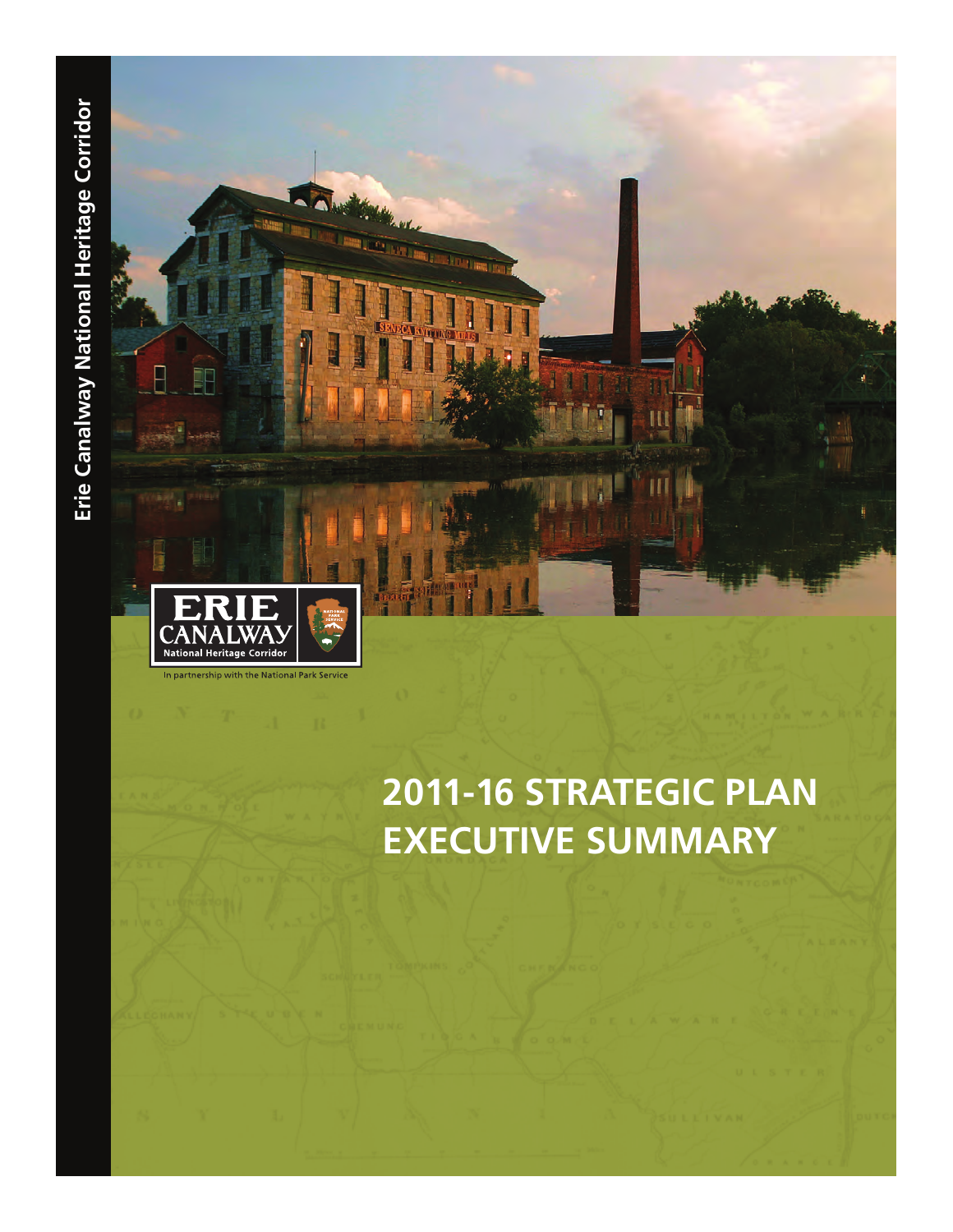# **Erie Canalway National Heritage Corridor**

# 2011-2016 Strategic Plan Executive Summary

#### **Overview**

The Erie Canalway National Heritage Corridor (ECNHC) is now fully ten years old. It is among the largest of the 49 National Heritage Areas that have been designated by Congress since 1981. It spans New York State nearly border to border, east to west for 524 miles, encompassing all 234 municipalities linked by the Erie, Champlain, Cayuga-Seneca and Oswego Canals, and Cayuga and Seneca Lakes – together known as the New York State Canal System.

The ECNHC's authorizing legislation (December 2000) established a federal commission as a governing body and required the development of a comprehensive Preservation and Management Plan. The Plan was approved by the Secretary of the Interior in 2006 and serves as a comprehensive roadmap that articulates a vision of re-connecting Corridor communities and residents with the canal system and many other heritage resources.

In the spring of 2010, the Erie Canalway National Heritage Corridor Commission and staff decided that a strategic plan was necessary to help guide the work of the Commission over the next five years. Developing a strategic plan provided the opportunity to step back from dayto-day work to assess the unique role and future needs among the many partners at the local, regional and state level, assess accomplishments to date, and prepare for a likely reduction in federal funding from the National Heritage Area Program.

The Strategic Plan serves as a tool that defines specific priorities and strategies for the coming five years. And, it is intended to be used in conjunction with the Erie Canalway Preservation and Management Plan.

This touchstone for the Commission and staff keeps as a priority the need to achieve fiscal sustainability through diversified funding. Further, the Strategic Plan addresses staff work by creating a system for prioritizing programmatic goals and clarifying how the Commission and staff will work with partners.

The Strategic Plan is intended to be a "living document" that prescribes an internal process enabling the organization to remain focused on key priorities, while retaining flexibility should unforeseen opportunities or challenges arise. It is also used to guide the development of the Commission's annual workplan and associated programmatic budget.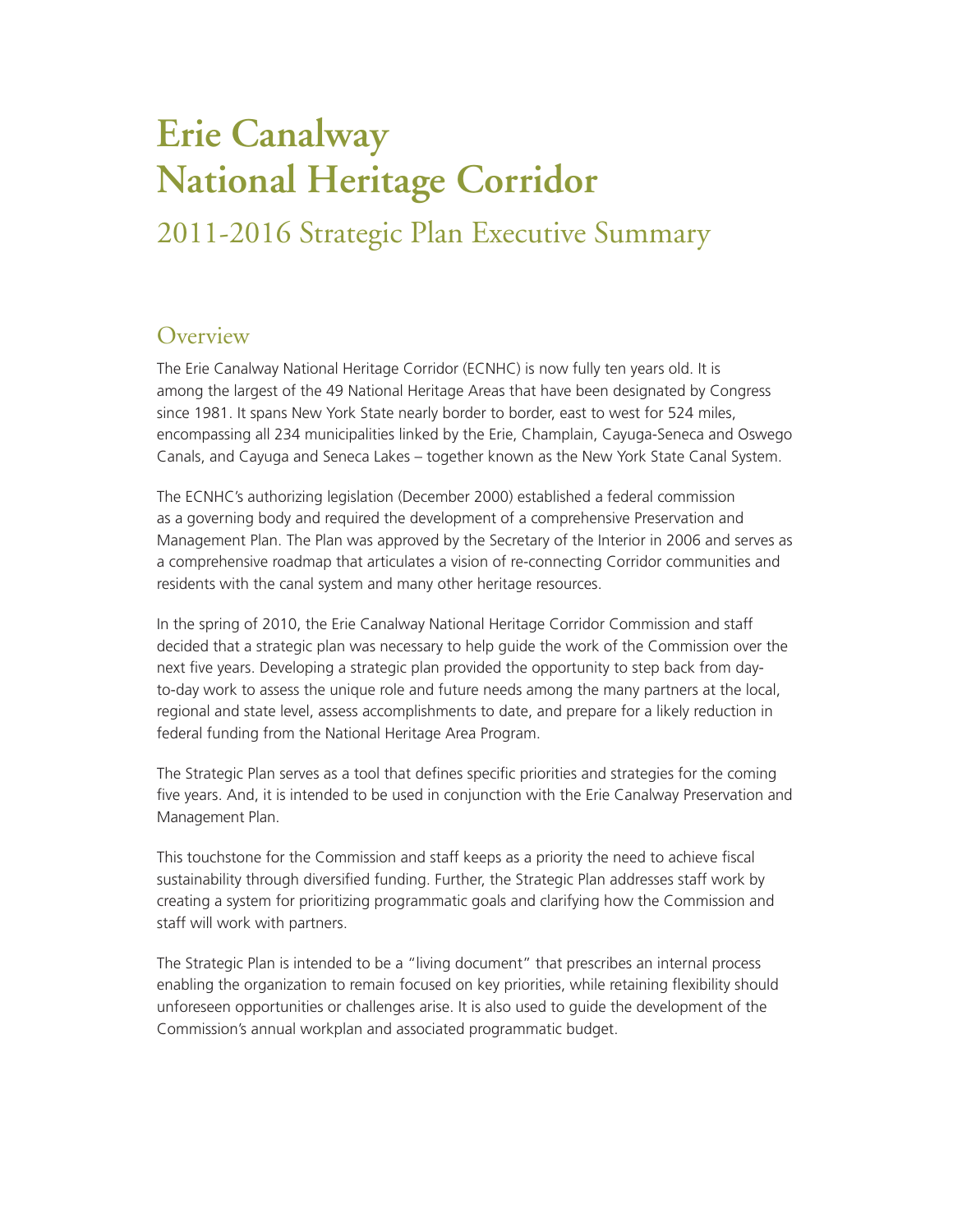## The Process

The ECNHC Commission's strategic planning process was informed by the work we have done over the past several years implementing the Preservation and Management Plan. The Commission began the process by creating a Strategic Planning Committee tasked with addressing key organizational objectives. These included establishing a process for achieving financial sustainability, activating an associated nonprofit fundraising organization, and creating internal efficiencies by setting priorities for programmatic focus.

The Strategic Planning Committee engaged the services of Heritage Strategies, LLC to facilitate a team approach that explored options for focusing strategic direction and envisioning a path to organizational sustainability. Over the course of a year it conducted a comprehensive programmatic analyses. This included two commission retreats and intensive interviews community stakeholders, Commissioners and staff, National Park Units located within the Corridor, and four other National Heritage Areas. Also included were considerations of the priorities of the National Park Service's National Heritage Area evaluation process.

# Defining the Commission's Work

The strategic planning process reduced an extremely complex mission of the Commission to its fundamentals. The Commission:

- 1. Preserves the Corridor's nationally significant resources.
- 2. Promotes the National Heritage Corridor as a unifying framework to raise the profile of the region's heritage awareness and increase the reach and effectiveness of existing tourism and marketing efforts.
- 3. Informs and educates the public and key audiences about the Corridor, its rich history, and the objectives of the Preservation and Management Plan.

The result of this work is community betterment measured in various ways, including economic revitalization.

The Commission's work is accomplished by working through partnership and by sustaining a financially viable management organization.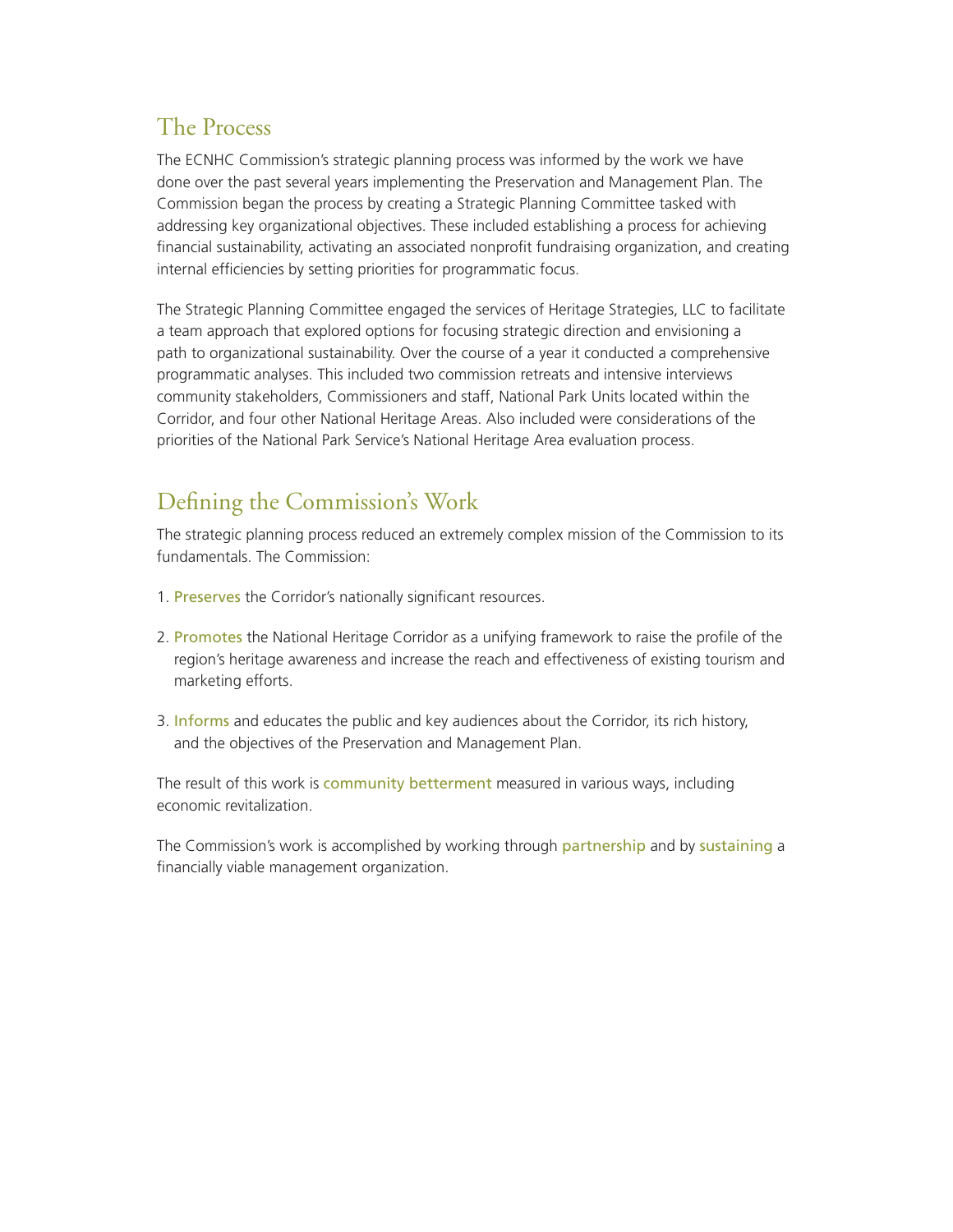# Strategic Direction

#### Preserve

In the next five years, preservation efforts must focus on leveraging and completing existing multi-year projects and focusing attention on those areas and problems of the Corridor that demonstrate maximum need with potential for positive gain. Preservation efforts must be coupled with strong local support and undertaken in partnership with those state agencies and nonprofits with a vested interest.

#### Promote

The Commission of the Erie Canalway NHC recognizes that it is uniquely positioned to raise the profile of the Corridor as a whole. By making strategic use of the region's heritage resources to increase the reach and effectiveness of existing tourism development and marketing efforts, it hopes to bring greater local and worldwide recognition of the Corridor's unique history and resources.

### Inform

Significant gains have been made in raising awareness about the National Heritage Corridor as a place, as well as the benefits that the federal designation and Commission bring to the region. However, much of this recognition is limited to a relatively small number of heritage sites, community leaders and activists, and politicians. Efforts in the next five years must focus on increasing awareness of the Erie Canalway National Heritage Corridor so that it achieves greater recognition at the local, state, and national level. When seen as a unified region, centered on a nationally significant canal system, the Corridor adds place-value which can be an integral part of economic and community revitalization in upstate New York.

#### Sustain

The ECNHC Commission and the Erie Canalway Heritage Fund Board have made their first priority the realization of financial sustainability by 2015. The goal is to minimize reliance on the federal appropriation, historically representing most of the resources available to the Commission. Over the past 10 years the federal appropriation has been used effectively to develop important programming, build local capacity, and create a Corridor wide sense of awareness of the value of the Erie Canalway. This positive climate now serves as the springboard to reverse the Commission's traditional reliance on the federal appropriation and make it a small part of a diverse package of public/private support.

### Manage

To achieve the goals outlined in this five year plan, the Commission, Heritage Fund Board, Management, and Staff will strive for the most effective administrative functioning of the organization while ensuring efficient and strategic programmatic output.